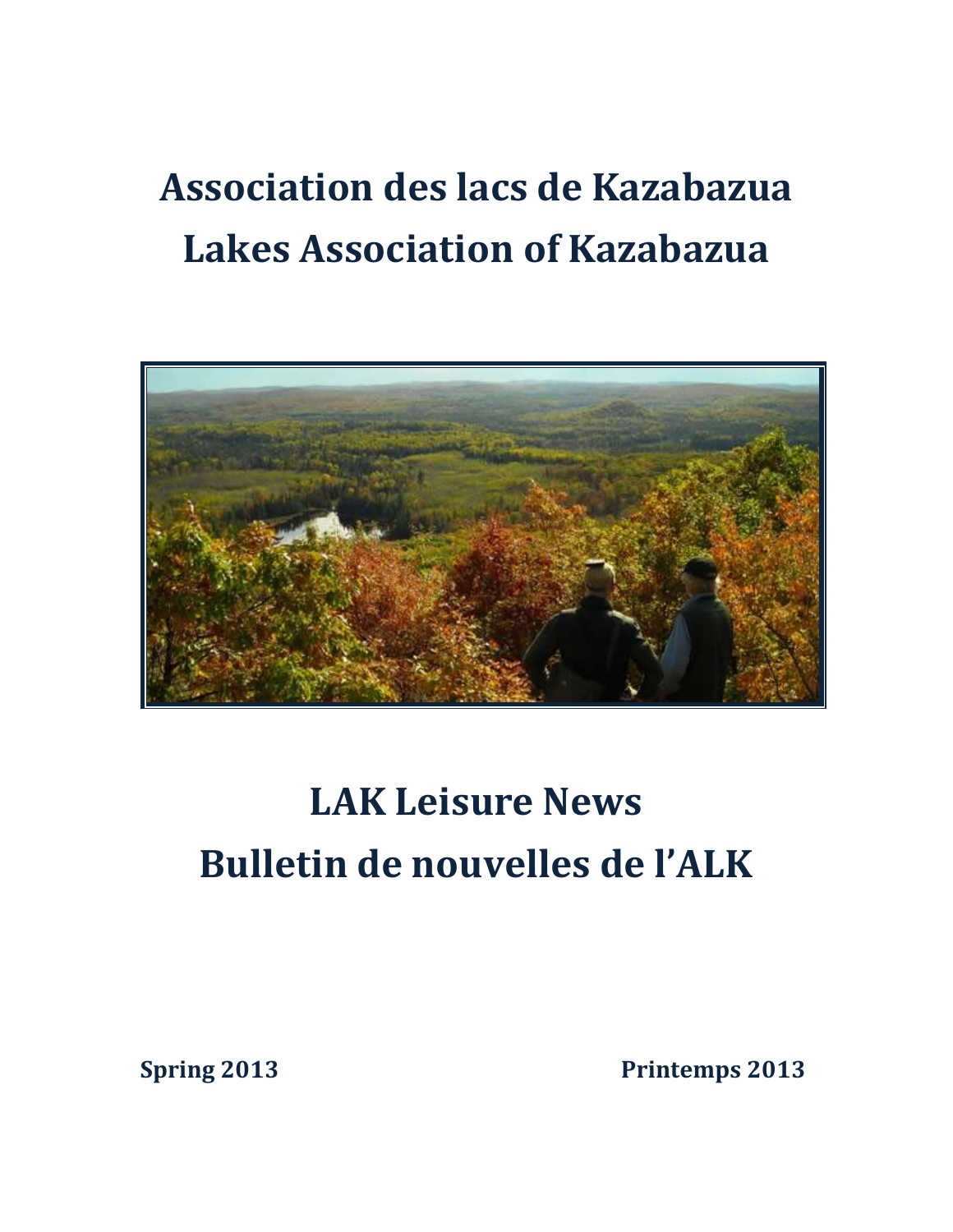#### **Table of Contents / Sommaire**

|                                                                                                                       | Page |
|-----------------------------------------------------------------------------------------------------------------------|------|
| President's Message / Message du Président                                                                            | 3    |
| AGM, 2012 Membership Status and 2013 Dues Notice / AGA, Statut des adhésions<br>en 2012 et Formulaire d'adhésion 2013 | 4    |
| Website / Nouveau site web                                                                                            | 5    |
| Installing an Outhouse? / Voulez-vous faire installer une bécosse?                                                    | 5    |
| Protection of Lake Shorelines, reminder / Protection des rives de lacs, rappel                                        | 6    |
| Water Testing with George McCormick                                                                                   | 9    |
| New Regional Ecocentre / Nouvel Ecocentre                                                                             | 10   |
| Zoning Change (Zone F133) / Modification de zonage (zone F133)                                                        | 11   |
| Milfoil / Myriophylle                                                                                                 | 12   |
| Fall Municipal Election / Élection municipale cette automne:                                                          | 12   |
| Mining on Municipal land / Exploration minière sur les territoires municipaux                                         | 13   |
| Waste Management in the Outaouais / La Gestion des Matières Résiduelles en<br><i>Outaouais</i>                        | 13   |
| Municipal Taxes Follow-up / Taxes Municipales Suivi                                                                   | 14   |
| Gatineau Valley Retirement Village / Village des Ainés de la Vallée de la Gatineau                                    | 16   |
| Seauvegarde-de-Vallée-de-la-Gatineau                                                                                  | 17   |
| 2012-2013 Executive Committee / Conseil exécutif 2012-2013                                                            | 19   |
| 2013 Member Information Sheet / Formulaire d'adhésion 2013                                                            | 20   |

The Association thanks all the contributors to this publication. The opinions expressed are solely those of the authors and not necessarily those of the Association. If you wish to contribute to the LAK Leisure News/Bulletin de nouvelles de l'ALK, please contact Kim Chadsey at [newsletter@kazlakes.com](mailto:newsletter@kazlakes.com) or 613.818.4664.

*L'Association remercie ceux qui ont contribué au présent bulletin de nouvelles. Les opinions qui y sont exprimées sont exclusivement celles de leurs auteurs et ne reflètent pas nécessairement celles de l'Association. Si vous désirez contribuer au bulletin de nouvelles, veuillez contacter Kim Chadsey au newsletter@kazlakes.com ou 613.818.4664.*

#### **LAK Leisure News / Bulletin de nouvelles de l'ALK** 2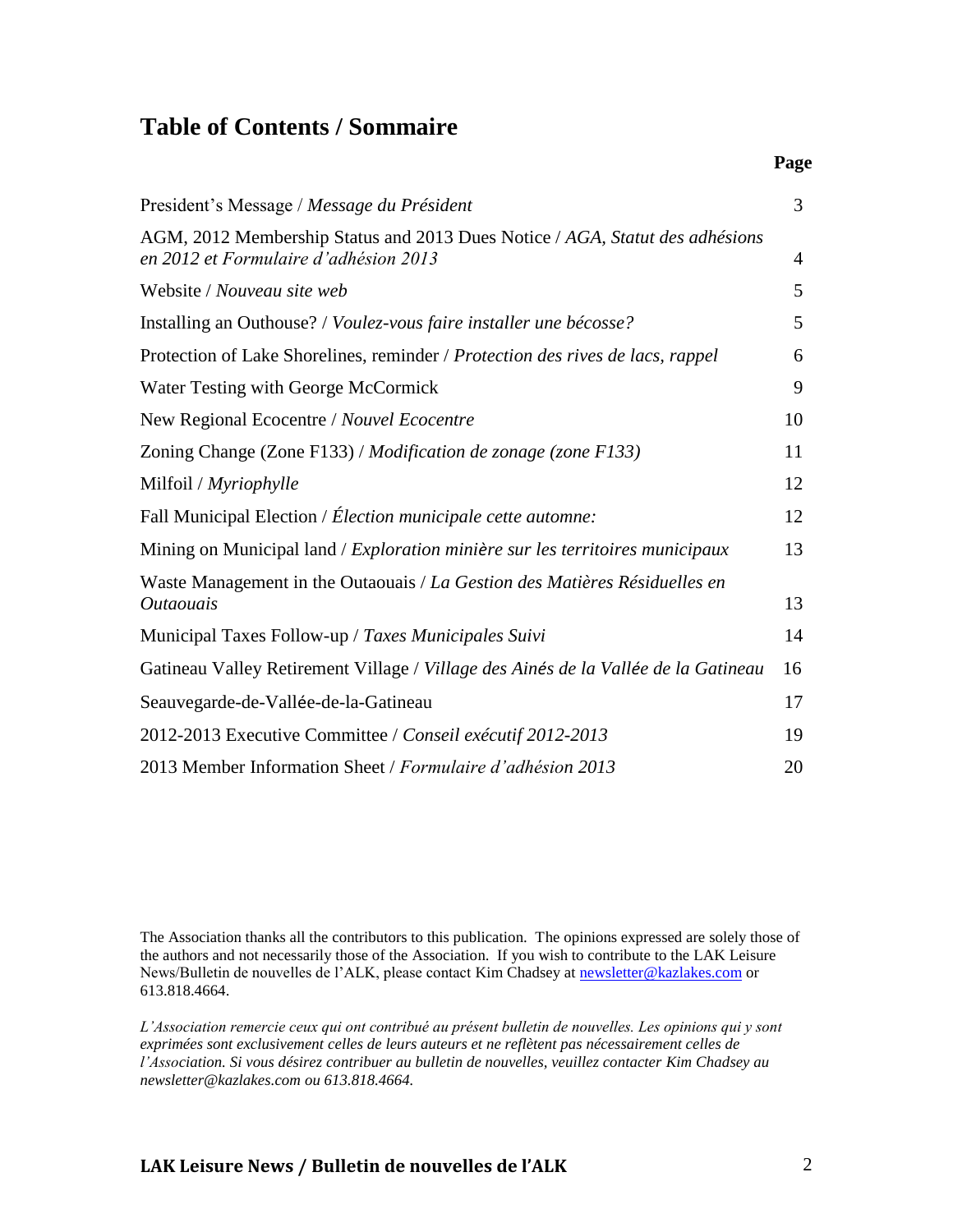### **PRESIDENT'S MESSAGE**

I would imagine that many, if not most, cottagers have already begun to enjoy the 2013 season, despite the occasional rain and more frequent mosquito. For those of you who are not year-round residents, welcome back! As part of resuming our summer activities, this Newsletter is designed to bring you up to date on the activities of your Lakes Association. I would very much like to thank Kim Chadsey for putting this Newsletter together.

First, you are invited to the 2013 Annual General Meeting of the Lakes Association of Kazabazua. This is a great way to meet your neighbours on your own lakes, and to learn something new about other lakes in the area. Everyone is invited to attend.

The 2013 Annual General Meeting (AGM) will be held on Saturday, July 13, 2013 at Karen Little's cottage at 241 Danford Lake East Road, just north of the junction of Danford Lake East and Mott-Freeman roads (signs will be posted). While there will be some bench seating available, please feel free to bring your own lawn chair (and coffee). Registration will take place between 9:30 and 10 am. The rain date is July 14, same time and place.

Vous êtes cordialement invité(e) à l'Assemblée générale annuelle (AGA) 2013 de l'Association des lacs de Kazabazua. C'est une excellente occasion de rencontrer vos voisins riverains et de prendre des nouvelles des autres lacs du coin. Cette invitation s'adresse à toutes et à tous.

L'AGA 2013 se tiendra le samedi 13 juillet 2013 au chalet de Karen Little, 241 Chemin Danford Est, juste au nord du croisement des chemins Danford Est et Mott-Freeman (des panneaux indicateurs seront installés). Nous devrions avoir suffisamment de bancs pour s'asseoir, mais vous pouvez amener votre propre chaise (et votre tasse de café !). L'inscription des membres se fera entre 9 h 30 and 10 h. En cas de pluie, l'AGM se tiendra le lendemain, soit le dimanche 14 juillet, à la même adresse et à la même heure .

Between 10 am and noon, we will provide information on water testing results; relevant policy initiatives by the province and municipality (e.g., waste disposal, zoning, shoreline protection); and proposals by members on a wide range of issues.

De 10 h à midi, nous vous informerons sur des sujets qui vous touchent directement (analyses de l'eau des lacs; mesures provinciales et municipales en matière de gestion des déchets, de zonage, de protection des rives, etc.) et vous proposerons des idées soumises par nos membres sur toutes sortes de sujets.

Finally, everyone is invited to stay after the meeting for hot dogs, hamburgers, water, pop and beer – a minimal amount is charged for food and beverages to offset the costs. If you wish to become a dues-paying member, you are invited to come early to register. There is a nominal annual fee of \$40 to become a voting member of the Lakes Association of Kazabazua. All seasonal and permanent residents are invited to attend the AGM (and enjoy the food and beer); but only registered members are allowed to vote on business matters raised in the meeting.

See you all on July 13!

Peter Fisher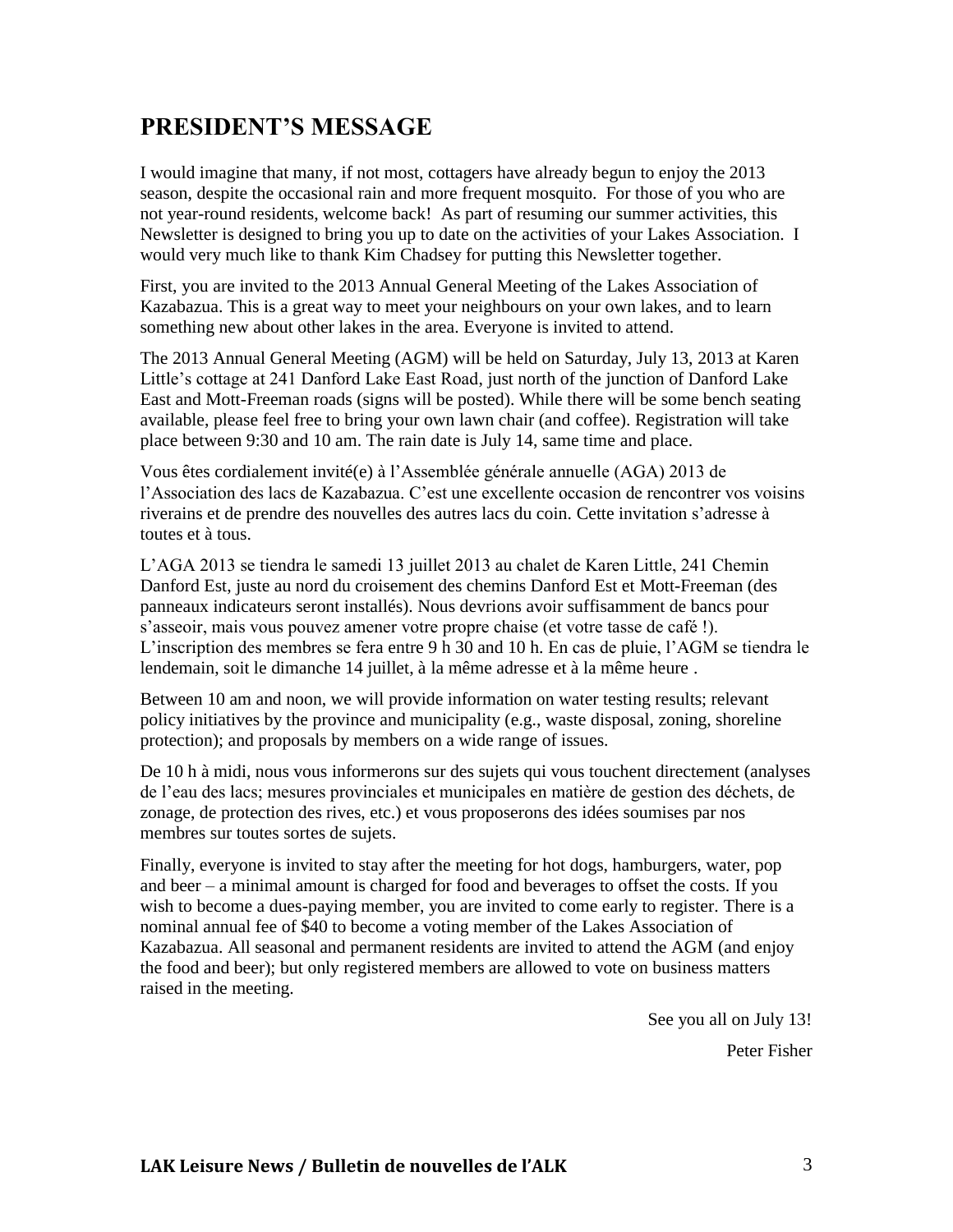#### **ANNUAL GENERAL MEETING (AGM) Saturday, 13 July 2013**

Come to the annual meeting and barbecue on July 13, pay your \$40 annual fee, hear what's going on in the community and share some food and drink with your neighbours.

Our AGM will take place at:

**Karen Little 241 Danford Lake East Road July 13 th - 10:00 A.M.** (Rain date July  $14^{th}$ )

To simplify things for the AGM, we would like to continue to try a change in the procedure for the collection of membership forms and fees by collecting as many as possible beforehand. Please try to fill out your membership form (back of Newsletter) and mail it with your cheque for 2013 fees to **PO Box 254, Kazabazua, Quebec J0X 1X0**.

**Make sure to include your e-mail address to help us communicate with you.**

### **ASSEMBLÉE GÉNÉRALE ANNUELLE Samedi 13 juillet**

Venez à la prochaine Assemblée générale annuelle et au barbecue le 13 juillet prochain, payez votre cotisation annuelle de 40 \$, venez écouter ce qui se passe dans la communauté, manger une bouchée et boire un verre avec vos voisins.

Notre assemblée générale annuelle se tiendra chez :

**Karen Little 241 ch du Danford Lake est le samedi 13 juillet à 10 h** (le dimanche 14 en cas de pluie)

Afin de simplifier le déroulement de l'AGM, nous voulons, cette année encore, collecter, avant l'Assemblée, le plus grand nombre possible de formulaires et d'adhésions. Nous vous invitons donc à remplir le formulaire d'adhésion à l'endos du présent Bulletin et à nous l'expédier accompagné de votre chèque pour 2013 à **boite postale 254, Kazabazua, QC J0X 1X0.**

**N'oubliez surtout pas d'inclure votre adresse courriel afin de nous aider à communiquer avec vous**.

#### **2012 Membership Status / Statut des adhésions en 2012**

As of the end of 2012, we had 75 paid-up full members.

A la fin de 2012, l'Association comptait 75 membres à part entière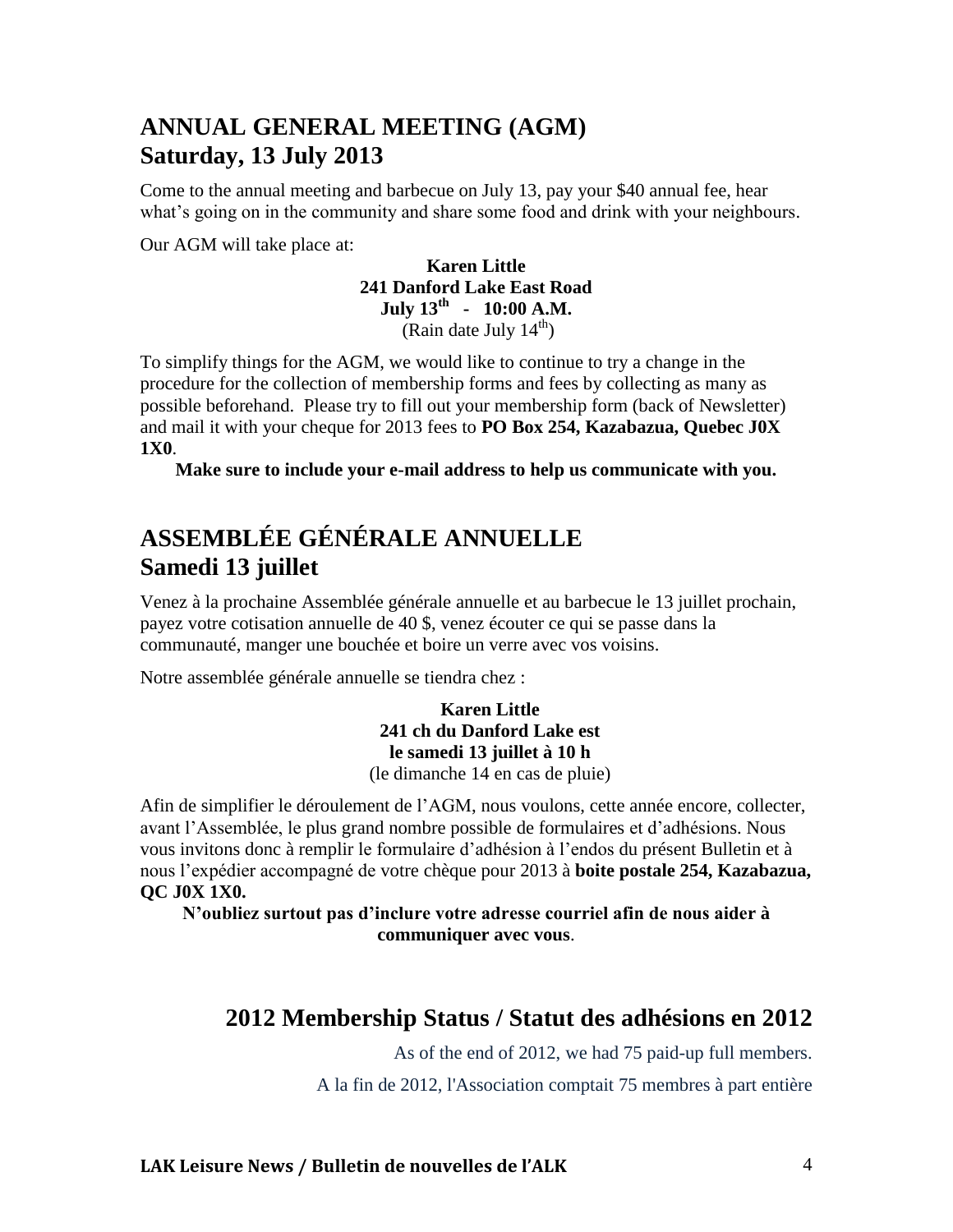#### **WE HAVE A WEBSITE!**

**If you have not already done so, please check**  *YOUR* **new website** [\(http://www.kazlakes.com](http://www.kazlakes.com/) ). Send us a picture of *your* lake, and we will post it!



### **NOUS AVONS UN SITE WEB!**

**Si vous ne l'avez pas déjà fait, jetez donc un coup d'œil à** *votre* **nouveau site web** [\(http://www.lacskaz.com\)](http://www.lacskaz.com/). Envoyez-nous une photo de *votre* lac et nous l'afficherons !

### **Installing an Outhouse?**

#### **What you need to know if you want to have a dry toilet (outhouse) installed on your property.**

Quite a few cottage owners are keen on having a dry toilet (an outhouse) installed on their property. This dry toilet cannot - and should not - replace a legal septic system for



the main cottage, but it can be of help to service a guest cabin or the main cabin in case of a power outage. **Come to the AGM and find out what you need to do to have one installed and how much it costs.**

#### **Voulez-vous faire installer une bécosse?**

**Ce que vous devez savoir si vous voulez faire installer une toilette sèche (une bécosse) sur votre propriété.**

Plusieurs villégiateurs aimeraient bien faire installer une toilette sèche près de leur chalet. Une telle toilette sèche ne peut et ne devrait évidement pas remplacer un système septique réglementaire desservant le chalet principal, mais elle peut être utile pour desservir une cabane d'invités ou le chalet encas de panne d'électricité. **Venez à l'AGM pour connaître les conditions d'autorisation et les coûts d'une telle installation.**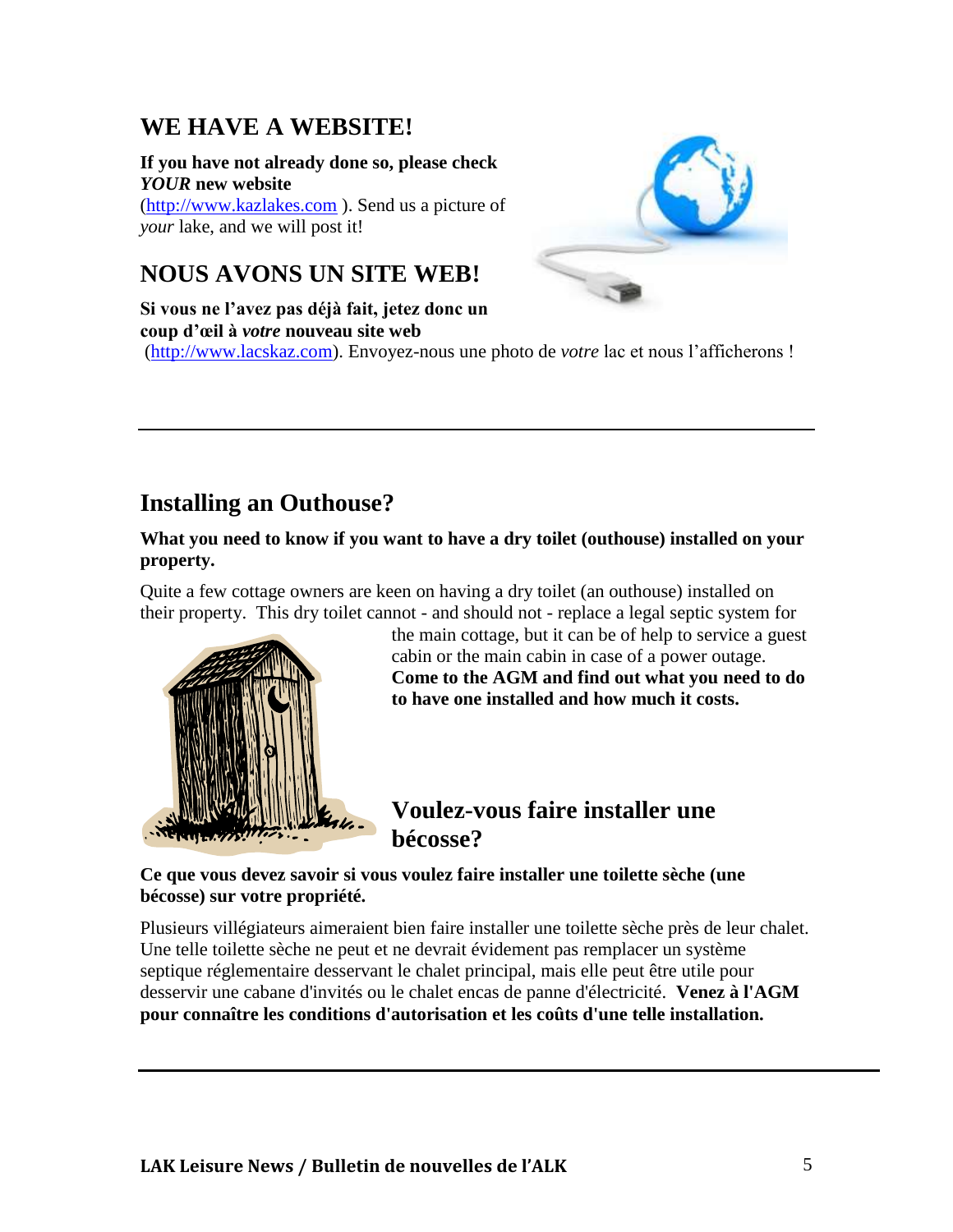### **Reminder concerning the new regulation regarding the protection of lake shorelines**

Michèle Borchers

**Since August 21, 2009, the Regional Municipality of the Vallée-de-la-Gatineau and each of its Municipalities** are required to implement the provincial Policy for the protection of riverbanks, lakeshores and floodplains, and they **may give out fines if they find that the lake shoreline has been disturbed.** 

The MRC's new regulations (2009-206) for the protection of lakeshores, riverbanks, littoral zones and floodplains are very detailed [\(http://www.mrcvg.qc.ca/documents](http://www.mrcvg.qc.ca/documents-pdf/2009-206_anglais.pdf06)[pdf/2009-206\\_anglais.pdf06\)](http://www.mrcvg.qc.ca/documents-pdf/2009-206_anglais.pdf06). Here is a brief summary.

#### **Every lake property owner is now responsible for protecting the lakeshore and the littoral zone.**

The lakeshore is a 10-meter wide strip of natural vegetation (when the slope is less than 30%) or 15-meter wide strip (when the slope is greater than 30 % and uninterrupted). See the new regulations for more details. The lakeshore is the lake's natural shield. It fulfills several biological functions. Its vegetation:

- 1. prevents excessive warming of the littoral zone;
- 2. captures a large part of the sediment and nutrients that otherwise would be washed into the lake, thus limiting the growth of algae;
- 3. stabilizes the bank, and limits erosion;
- 4. reduces the speed of run-off and facilitates water seepage into the soil;
- 5. provides essential habitat and food and shelter for wildlife and flora.

The littoral zone is that part of the lake extending from the high-water mark towards the middle of the lake.

**Disturbing the 10-meter or 15-meter wide lakeshore** by, for example, cutting the grass, cleaning brush, cutting trees, or spreading fertilizer, **is now prohibited**.

#### **All construction and operations on the lakeshore or in the littoral zone that are permitted by the new regulations require a permit or certificate. Signs must be posted on the site during the entire work period.**

After consulting a municipal inspector, you may:

- 1. when the slope is less than 30%, cut vegetation to create a 5-meter wide opening onto the lake, as long as the herbaceous vegetation is preserved;
- 2. when the slope is greater than 30%, prune and trim to create a 5-meter wide opening, and construct a grass-covered trail or a stairway with a maximum width of 1.2 m. Debris may not be left on the lakeshore. Trees and shrubs outside the 5 meter zone may be pruned and trimmed up to a maximum of 40% of the total height of the tree trunk or shrub.

**If your shoreline lacks natural vegetation, you are required to restore it.** You can do this in two ways: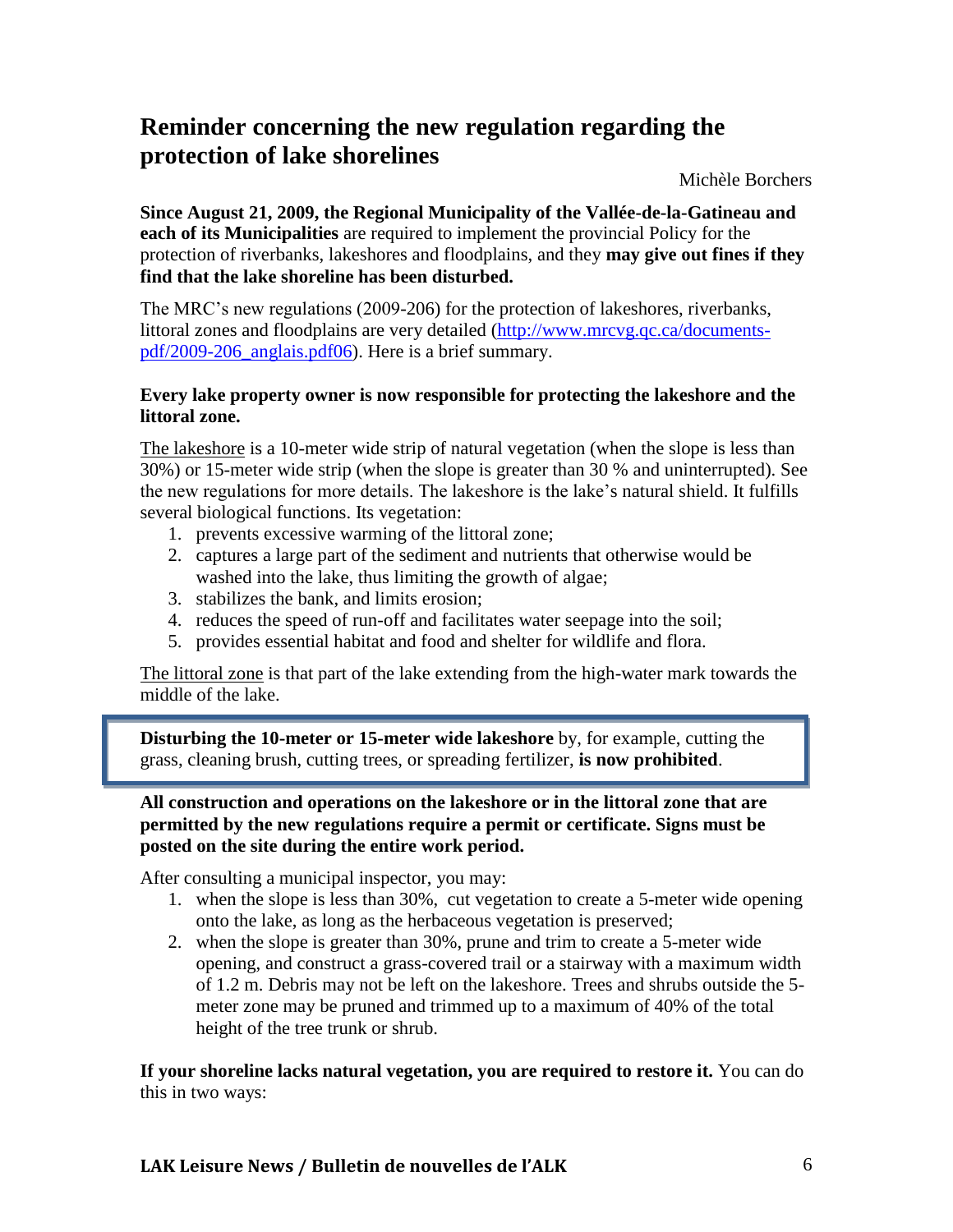- by letting nature take its course: let plants that are well adapted to lakeshore areas grow up naturally, which they will do in only 2 or 3 years;
- by planting native species in mid-June or late August, without using fertilizers, preferably in the early morning or evening (consult the list on the Internet here: [http://www.messines.ca/Catalogue2009.pdf\)](http://www.messines.ca/Catalogue2009.pdf).

MRC inspectors are monitoring the enforcement of these new regulations in close cooperation with municipal inspectors. They have the authority to come and visit any property between 7 am and 7 pm on their own initiative or following an official complaint. All complaints are handled in a confidential manner.

**If you have any questions, contact Kazabazua's Municipal Inspector, Danny St-Jean, by phone (819-467- 2852) or by email (inspecteur.Kaz@bellnet.ca).**

### **Rappel concernant le nouveau règlement sur la protection des rives de lacs :**

Michèle Borchers

**Depuis le 21 août 2009, la Municipalité Régionale de comté (MRC) de la Vallée-dela-Gatineau et ses municipalités** sont tenues d'appliquer la politique provinciale en matière de protection des plaines inondables et des rives de lacs et de rivières, elles **peuvent donner des amendes si la bande riveraine du lac est perturbée.** 

Le nouveau règlement (2009-206) de la MRC sur la protection de la rive et du littoral est très détaillé [\(http://www.mrcvg.qc.ca/documents-pdf/2009-206\\_reglement.pdf\)](http://www.mrcvg.qc.ca/documents-pdf/2009-206_reglement.pdf). En voici un bref aperçu.

#### **Les propriétaires riverains d'un lac sont désormais responsables de la protection de sa rive ET de son littora**l.

La rive est une bande riveraine de végétation naturelle de 10 m de largeur (lorsque la pente est inférieure à 30 %) ou de 15 m de largeur (lorsque la pente est continue et supérieure à 30 %). Voir le règlement pour les détails. La rive sert de bouclier naturel en remplissant plusieurs fonctions biologiques. Sa végétation :

- 1. limite le réchauffement excessif de l'eau en bordure du lac ;
- 2. limite la prolifération d'algues nuisibles en captant une grande partie des sédiments et des nutriments qui ruissellent dans le lac ;
- 3. limite l'érosion en stabilisant les berges ;
- 4. favorise l'infiltration de l'eau dans le sol en réduisant la vitesse d'écoulement des eaux de ruissellement ;
- 5. fournit un milieu de vie indispensable (habitat, nourriture et abri) à la faune et à la flore aquatique et terrestre.

Le littoral est la partie du lac qui va de la ligne des hautes eaux vers le centre du lac.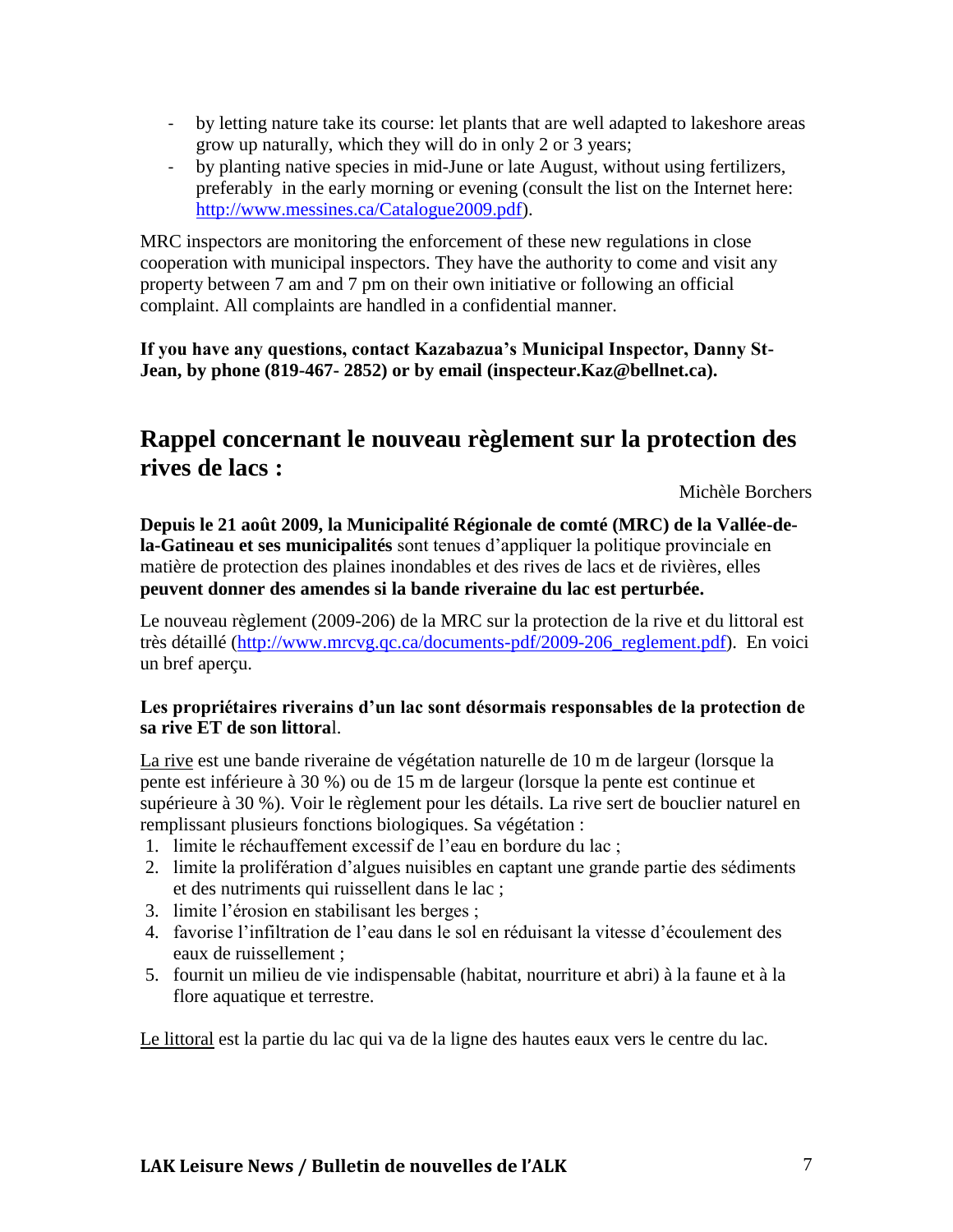**Toucher à la bande riveraine de 10 m ou de 15 m de largeur** – p. ex., en tondant l'herbe, en débroussaillant, en coupant des arbres ou en épandant de l'engrais – **est désormais interdit**.

**Tous les ouvrages et travaux sur la rive et sur le littoral qui sont autorisés par le nouveau règlement requièrent un permis ou un certificat**. Une pancarte est obligatoire durant la durée des travaux.

Après consultation de votre inspecteur municipal, vous êtes autorisé :

- 1. lorsque la pente est inférieure à 30 % : à couper des essences végétales pour un accès au lac d'une largeur de 5 m, *mais en conservant la végétation herbacée* ;
- 2. lorsque la pente est supérieure à 30 % : (a) à élaguer et émonder arbres et arbustes pour un accès au lac d'une largeur de 5 m, (b) à aménager un sentier recouvert de plantes herbacées ou un escalier (largeur maximale : 1,2 m), *mais sans créer d'érosion ni laisser de*
- *débris*; 3. au-delà de la zone de 5 m de largeur : à élaguer et émonder moins de 40 % de la hauteur totale de l'arbre ou de l'arbuste.

**Si votre bande riveraine n'est pas occupée par de la végétation à l'état naturel, vous devez la revégétaliser**. Vous pouvez soit laisser-faire la nature (la végétation indigène recolonisera votre rive en 2 à 3 ans) soit planter des espèces adaptées, à la mi-juin ou à la fin août, tôt le matin ou le soir (consultez la liste de ces plantes en ligne : [http://www.messines.ca/Catalogue2009.pdf\)](http://www.messines.ca/Catalogue2009.pdf), *mais sans utiliser d'engrais ni de compost, car ils contribuent à la prolifération d'algues nuisibles*.

Des inspecteurs de la MRC veillent à l'application du nouveau règlement, en coopération étroite avec les inspecteurs municipaux. Ils peuvent inspecter toute propriété entre 7 h et 19 h, de leur propre initiative ou à la suite d'une plainte. Toutes les plaintes sont traitées de manière confidentielle.

**Si vous avez des questions, contactez l'inspecteur municipal de Kazabazua, Danny St-Jean, par téléphone (819-467-2852) ou par courriel (inspecteur.Kaz@bellnet.ca).**

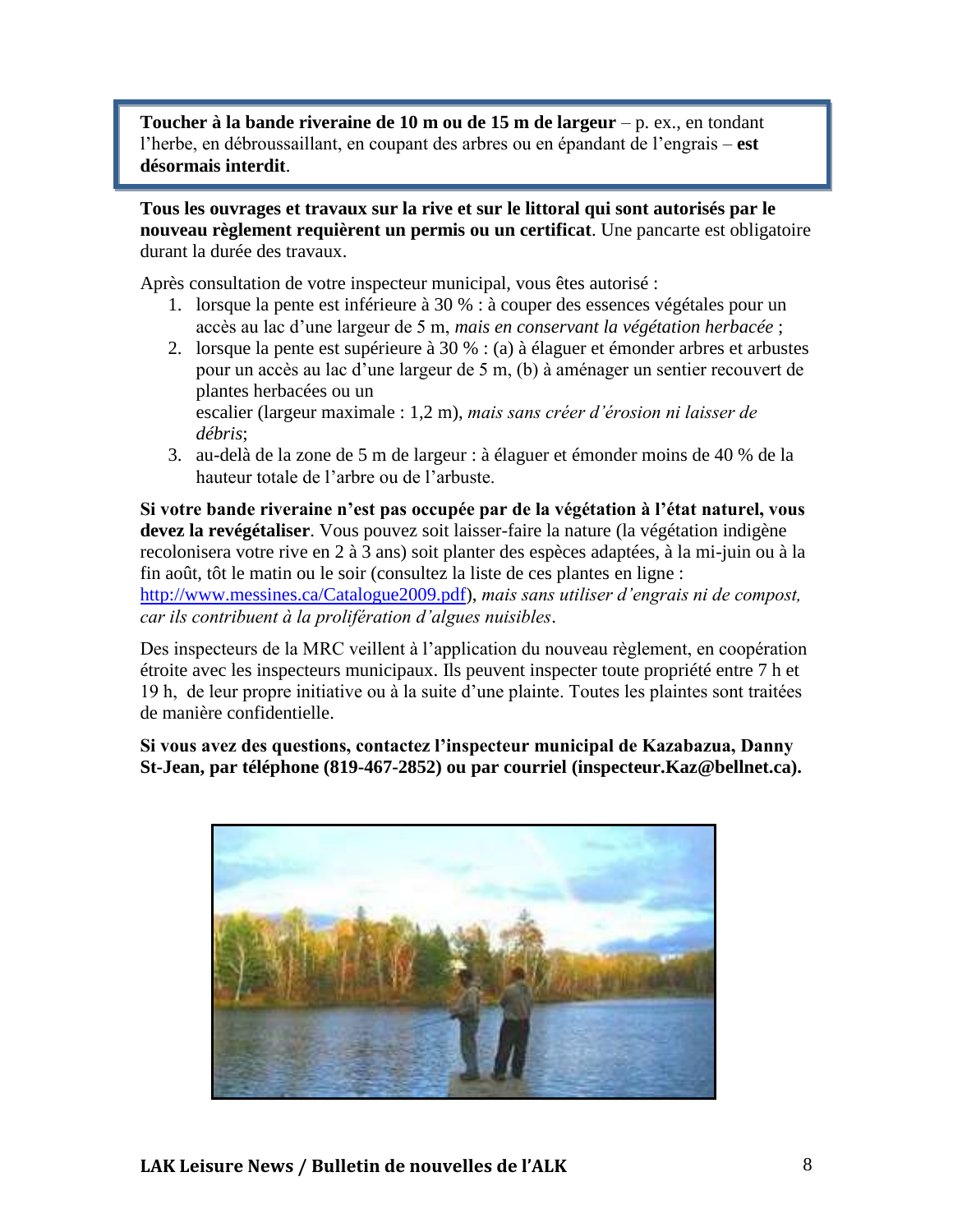### **Water Testing with George McCormick**

Peter Fisher



On a warm evening in early May, I had the privilege of once again accompanying George McCormick as he made his water testing rounds of the lakes represented in the Lakes Association of Kazabazua (LAK). Those of you who received the Fall Newsletter will recall that we did a previous round of water testing in September 2012.

Following George's normal routine, we began the water testing from his boat in Big Danford Lake, and then

transferred from the boat to his vehicle and carried on to McAuley, Farm, Lyon, McConnell, Egg Lake (Little Shea), Shea and Little Danford Lakes. The picture accompanying this article is of George just after testing the water in Egg Lake.

George is meticulous in planning for and conducting the testing. Carefully nestled in a cooler are the multiple bottles for each lake – with the number of the bottle and the name of the lake pre-labelled on the water testing bottle. The bottles are then brought to the testing facility the next day. The results are consolidated and then presented to the LAK Annual General Meeting in July.

Results can be affected by many things, from the effectiveness of septic systems to beaver colonies.

So, if you want to know how your lake is doing, and to talk to the man who has been collecting this information for many years, come to the Annual General Meeting on July 13, 2013.

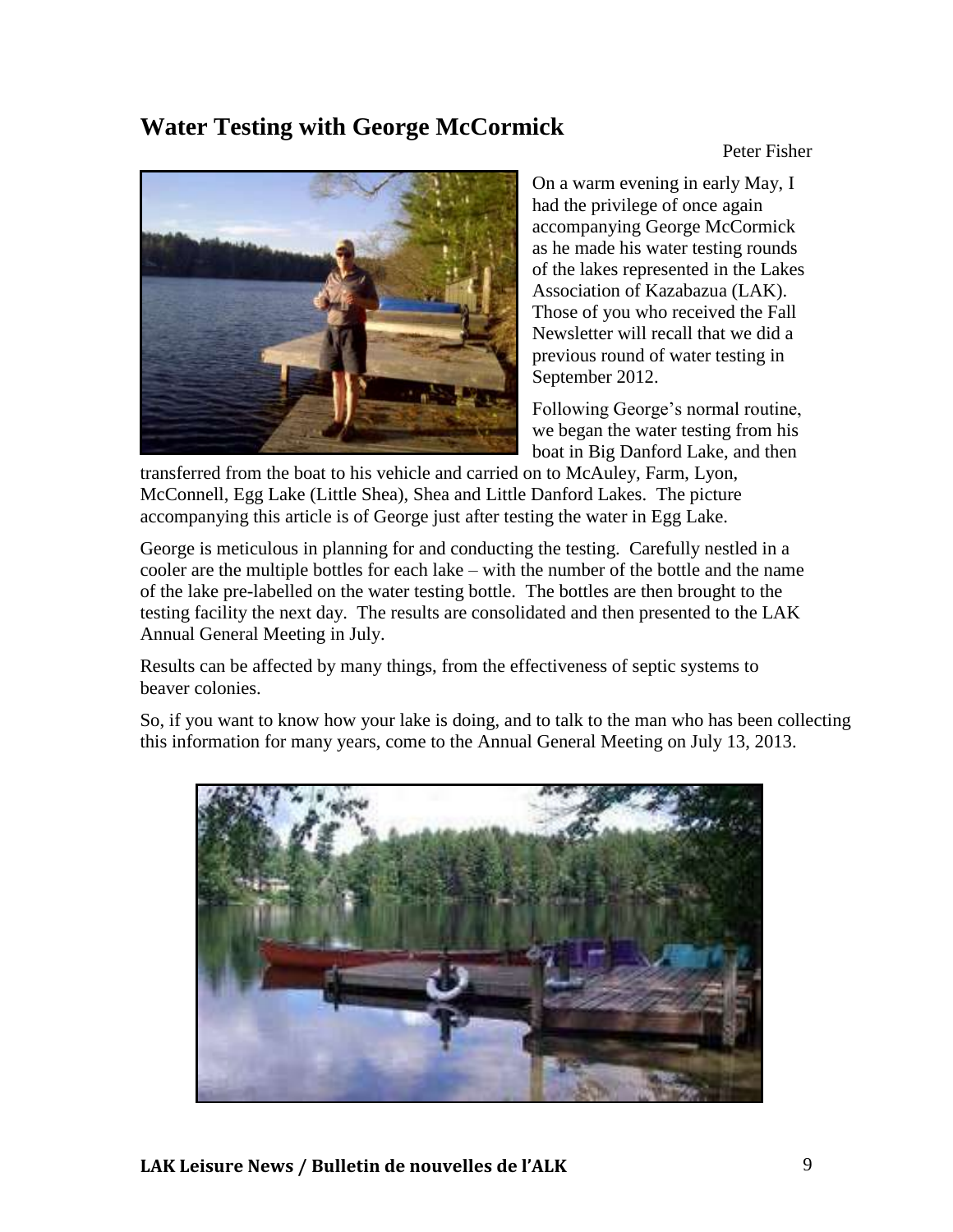### **New Regional Ecocentre**

Michèle Borchers

#### *Need to get rid of building materials, domestic hazardous material, computers, electronics, etc.?*

Take them to the MRC brand-new regional Ecocentre in Maniwaki (65 km from Kaz):

Centre de transfert des matières résiduelles et écocentre de la Vallée-de-la-Gatineau 161, rue du Parc industriel, Maniwaki Tel. 1-855-506-2007 or 819-463-3241, extension 248 Email: [kmason@mrcvg.qc.ca](mailto:kmason@mrcvg.qc.ca)

Some materials are accepted free of charge. For details, visit the website: [http://98.130.234.125/system/files/files/Environnement/Tarification%20%C3%A9cocentr](http://98.130.234.125/system/files/files/Environnement/Tarification%20%C3%A9cocentre%202012.pdf) [e%202012.pdf](http://98.130.234.125/system/files/files/Environnement/Tarification%20%C3%A9cocentre%202012.pdf)

### **Nouvel Ecocentre**

Michèle Borchers

#### *Rappel : Vous voulez vous débarrasser de matériaux de construction, de résidus domestiques dangereux, de pneus, d'ordinateurs, d'appareils électroménagers, etc.?*

Le tout nouveau Ecocentre de notre MRC in Maniwaki (65 km de Kaz) les accepte :

Centre de transfert des matières résiduelles et écocentre de la Vallée-de-la-Gatineau 161, rue du Parc industriel, Maniwaki Tél. 1-855-506-2007 ou 819-463-3241, poste 248 Courriel : [kmason@mrcvg.qc.ca](mailto:kmason@mrcvg.qc.ca)

Certaines matières sont acceptées gratuitement, d'autres sont tarifées. Pour en savoir plus, consultez le site web: [http://98.130.234.125/system/files/files/Environnement/Tarification%20%C3%A9cocentr](http://98.130.234.125/system/files/files/Environnement/Tarification%20%C3%A9cocentre%202012.pdf) [e%202012.pdf](http://98.130.234.125/system/files/files/Environnement/Tarification%20%C3%A9cocentre%202012.pdf) 



**LAK Leisure News / Bulletin de nouvelles de l'ALK** 10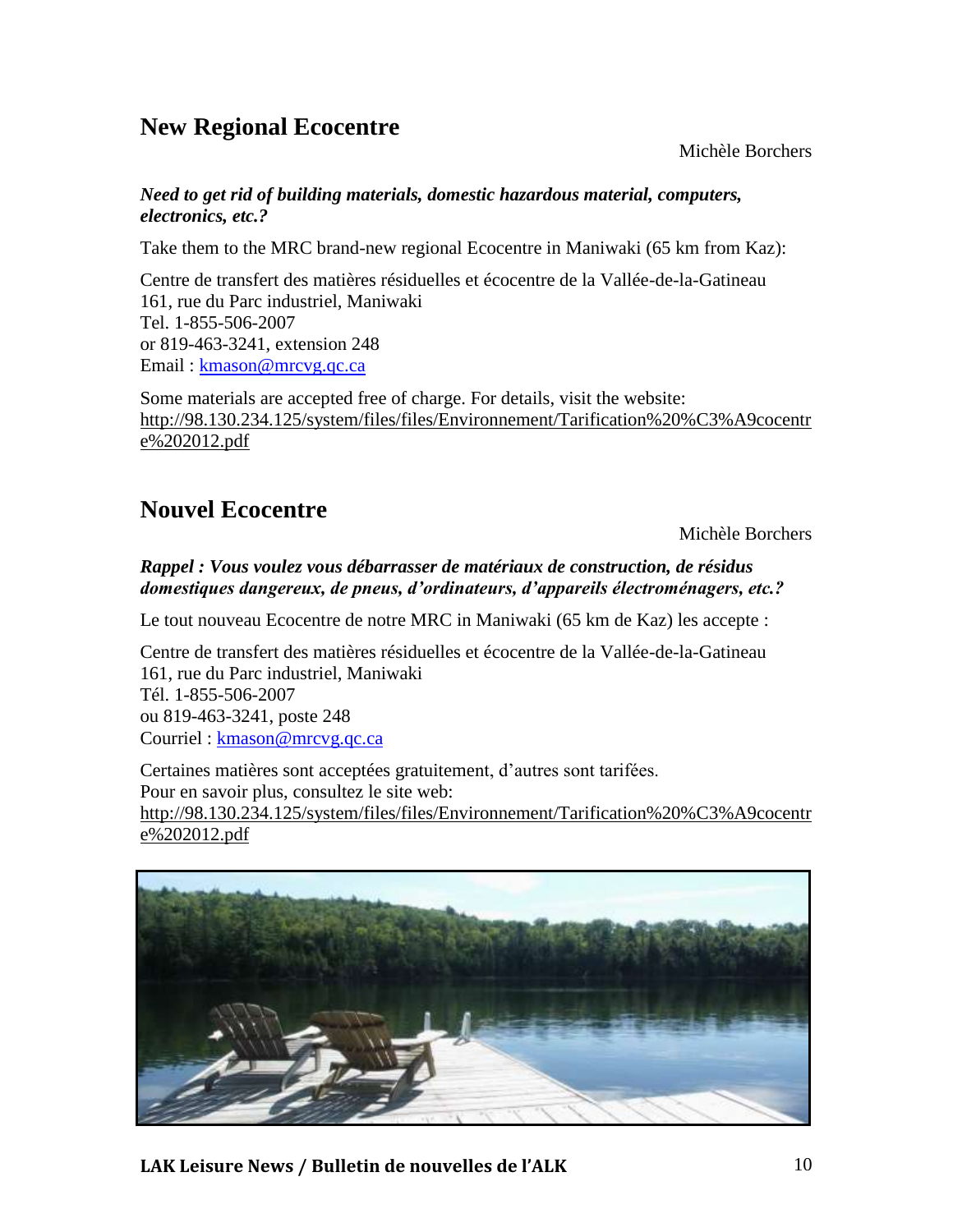### **Zoning Change for Zone F133 Authorized by the MRC**

Michèle Borchers

The MRC Vallee-de-la-Gatineau authorized the change of zoning for Zone F133. The owner of part of Lot 24 (Range VIII), Zone F133, wants to open a boy scout camp on one of the Twin Lakes. The rezoning of Zone F 133 (Forestry) now includes Tourism VII (fish and game clubs, camping grounds, commercial cottage rental establishments, boat launching ramps, summer camps, family vacation camps, etc.). Zone F133 is adjacent to Zone V138 (Danford Lake East Road).

The Municipality informs residents of any request for a zoning change (a) by public notice, posted in the Post Office and Municipal Office and published in local newspapers, and (b) by e-mail. Therefore, we are urging all of our members to have their name added to the Municipal e-mail list [\(munkaz@qc.aibn.com\)](mailto:munkaz@qc.aibn.com). This is the best way to be informed of any request for a zoning change.

To ensure that, in the future, the Association can inform all residents in our area (Zones 132, 135 and 138) of any request for a zoning change, we requested – and obtained – a list of all property owners in those three zones. This list will enable the Association to inform them directly of any future request for a change to the zoning plan.

### **Modification de zonage de la zone F133 AUTORISÉE PAR LA MRC**

Michèle Borchers

La MRC de la Vallée-de-la-Gatineau a donné son feu vert au changement de zonage de la Zone F133. Le propriétaire d'une partie du lot 24 (Rang VIII), zone F133, veut ouvrir un camp de boyscouts sur l'un des lacs Jumeaux. La zone F 133 (Foresterie) inclut dorénavant l'usage « Tourisme VII » (entreprises de pourvoiries en chasse et pêche, terrains de camping, établissements commerciaux de location de chalets, rampes de mise à l'eau, bases de plein air, camps de vacances, centres vacances-familles, etc.). La Zone F133 est adjacente à la Zone V138 (Chemin Danford Lake Est).

La Municipalité informe les résidents de toute demande de modification de zonage (a) par voie d'avis public affiché au Bureau de poste et au Bureau municipal et publié dans les journaux locaux et (b) par l'envoi de courriels. C'est pourquoi nous encourageons fortement tous nos membres à faire ajouter leur nom sur la liste de diffusion électronique de la Municipalité [\(munkaz@qc.aibn.com\)](mailto:munkaz@qc.aibn.com). C'est le meilleur moyen d'être informé de toute nouvelle demande de modification de zonage.

Afin de s'assurer qu'elle puisse dorénavant informer de toute demande de changement de zonage tous les résidents aux alentours (Zones 132, 135 and 138), l'Association a demandé, et obtenu, une liste des résidents de ces trois zones. Cette liste nous permettra de les informer directement de toute demande de ce type.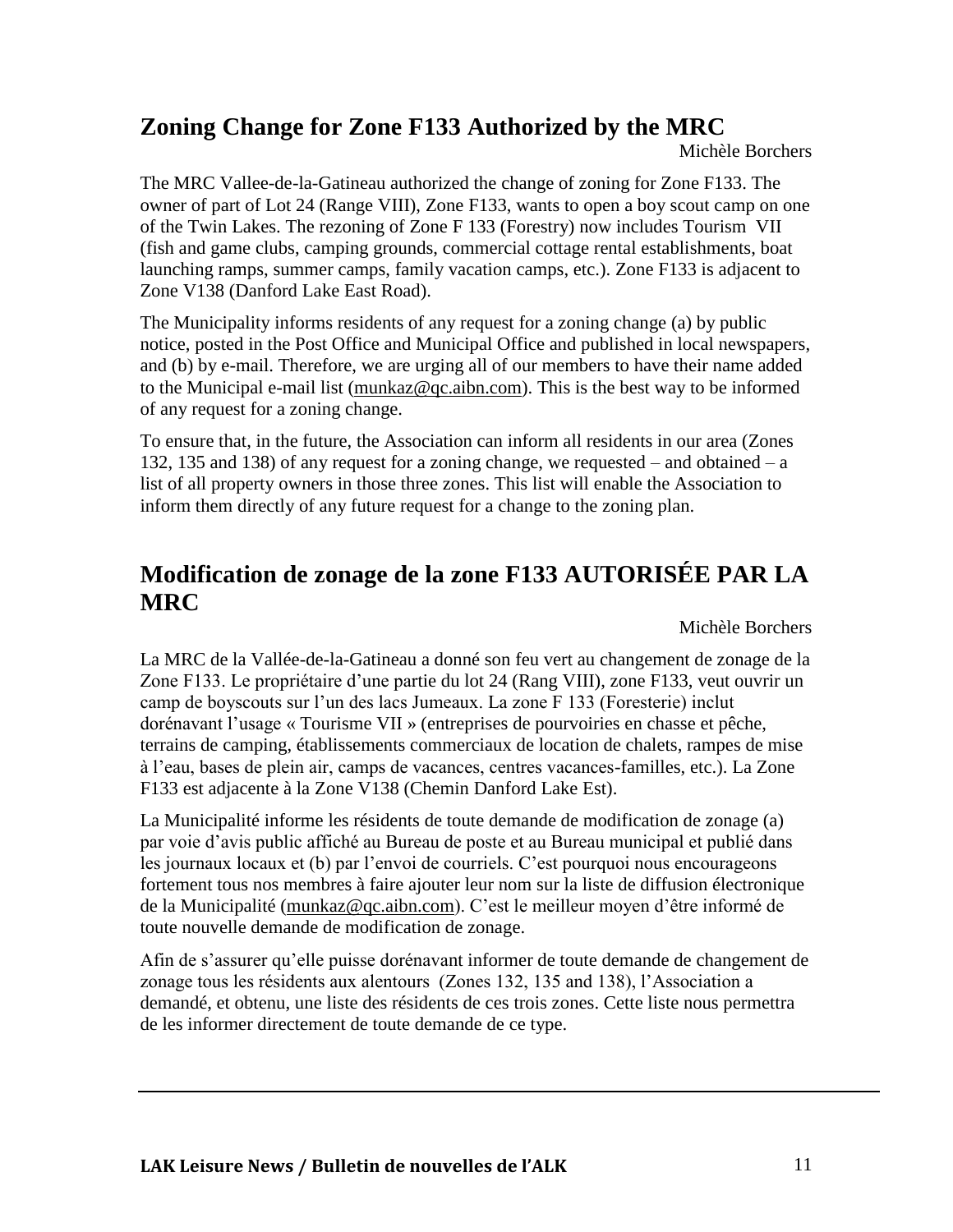

### **Milfoil**

Jacques Raymond

The writer inadvertently omitted in indicating in the Fall 2012 newsletter, that helicopter pictures of the Danford lake milfoil had been put on the Association's web site. See: [http://www.kazlakes.com/?page\\_id=410](http://www.kazlakes.com/?page_id=410)

### **Myriophylle**

Jacques Raymond

Le soussigné a malheureusement omis d'indiquer dans le bulletin de l'Automne 2012, que des photos du myriophylle du Lac Danford prises d'un hélicoptère avaient été placées sur le site internet de l'Association. Voir : [http://www.kazlakes.com/?page\\_id=410&lang=fr](http://www.kazlakes.com/?page_id=410&lang=fr)

### **Fall Municipal Election**

Robert Rowan

There will be a municipal election this fall on November 3rd, 2013. Mail in ballots will



be allowed for non-permanent residents. Please visit the Kazabazua municipal website for more information at: [http://www.kazabazua.ca/en/elections\\_2013.shtml](http://www.kazabazua.ca/en/elections_2013.shtml)

### **Élection municipale cette automne:**

Robert Rowan

Il y aura une élection municipale cette automne le 3 novembre 2013. Les non-résidents pourront voter par la poste. Pour plus

d'information veuillez visiter le site web de la municipalité de Kazabazua au: [http://www.kazabazua.ca/fr/elections\\_2013.shtml](http://www.kazabazua.ca/fr/elections_2013.shtml)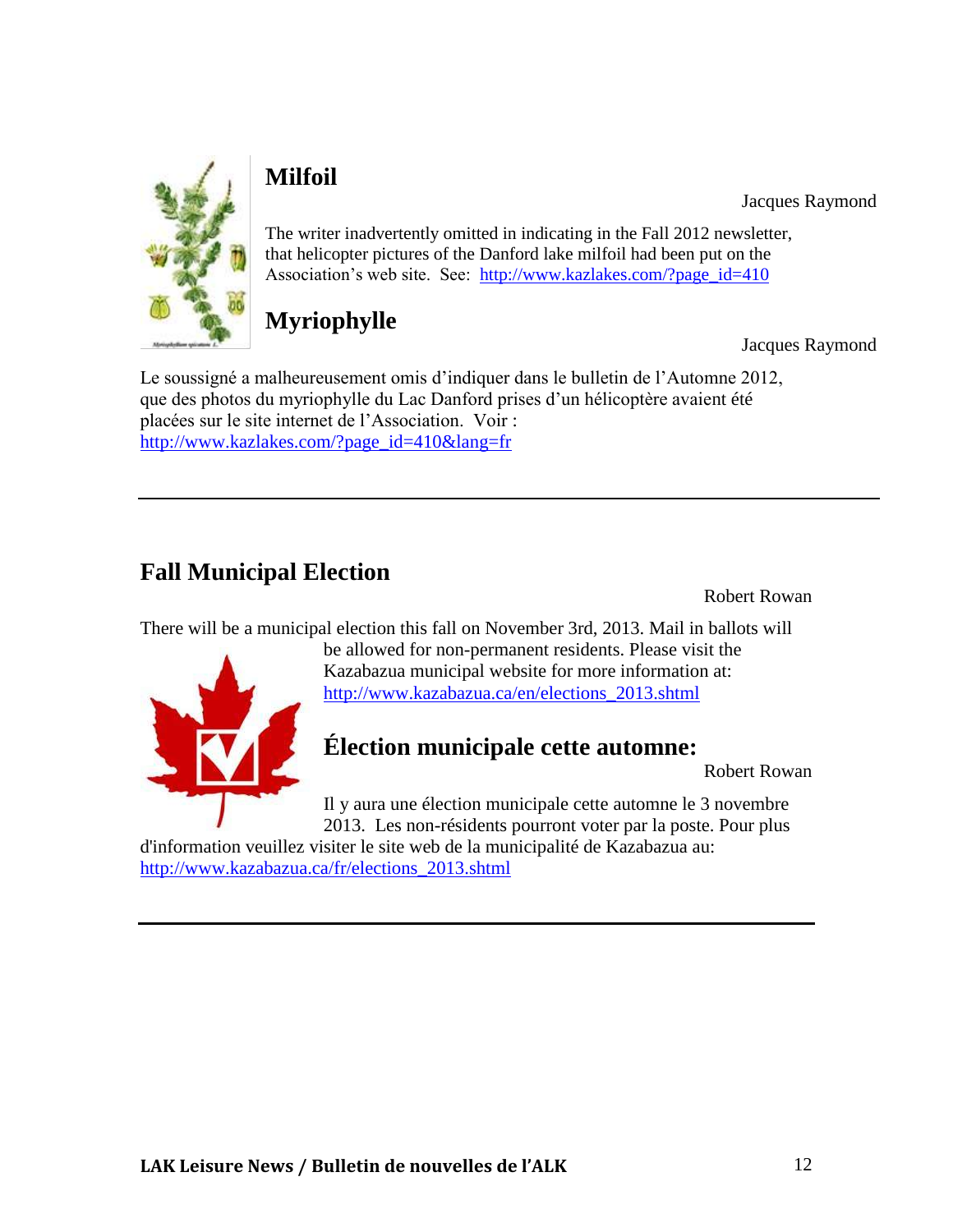### **Mining on Municipal Land**

Quebec's former Liberal government wanted to transfer to municipalities the power to veto mineral exploration and mining on their territories. This Bill died on the Order Paper, with the election of the new Parti québécois government.

The new government of Pauline Marois tabled its own Mining Bill, Bill 43, at the end of May 2013. According to the Union des municipalités du Québec (UMQ), this new Bill does not protect municipalities enough against exploration and mining activities. Why not? Come to the AGM and find the answer.

#### **Exploration minière sur les territoires municipaux**

Michèle Borchers

Le gouvernement libéral précédent voulait transférer aux municipalités le pouvoir d'opposer un veto à des projets d'exploration et d'exploitation minières sur leur territoire. Ce projet de loi est mort au feuilleton, avec l'élection du nouveau gouvernement.

Le nouveau gouvernement de Pauline Marois a déposé fin mai son nouveau projet de loi 43 sur les mines. Selon l'Union des municipalités du Québec (UMQ), ce projet de loi ne protège pas suffisamment les municipalités contre l'exploration et l'exploitation minières. Pourquoi ? Venez à l'AGM pour avoir la réponse.

#### **Waste Management in the Outaouais - July 2013 Update**

André Carrière

The transition from waste landfills to a more modern and less environmentally damaging option is moving at a snail's pace. Although the City of Gatineau had placed a call for tender in 2012, open to several pre-qualified waste treatment firms, none of them submitted a tender because they deemed the volumes of ultimate waste to be insufficient. The City's efforts to compost and to recycle household waste were successful to the point of reducing the remaining waste volumes significantly. Since then the City has sought to obtain responsibility for local management of ICI waste (Industrial, commercial, institutional waste) and CRD waste ( construction recycling and demolition waste) in order to augment the volumes of ultimate waste to a level commercially viable . This implies changes at the Provincial level. The Coalition has endorsed this approach and communicated its position to provincial authorities. The Coalition has also sought and obtained the support of Stéphanie Vallée, the MNA for la Vallée de la Gatineau. Further details regarding next steps will be presented at the AGM of July 13.

Michèle Borchers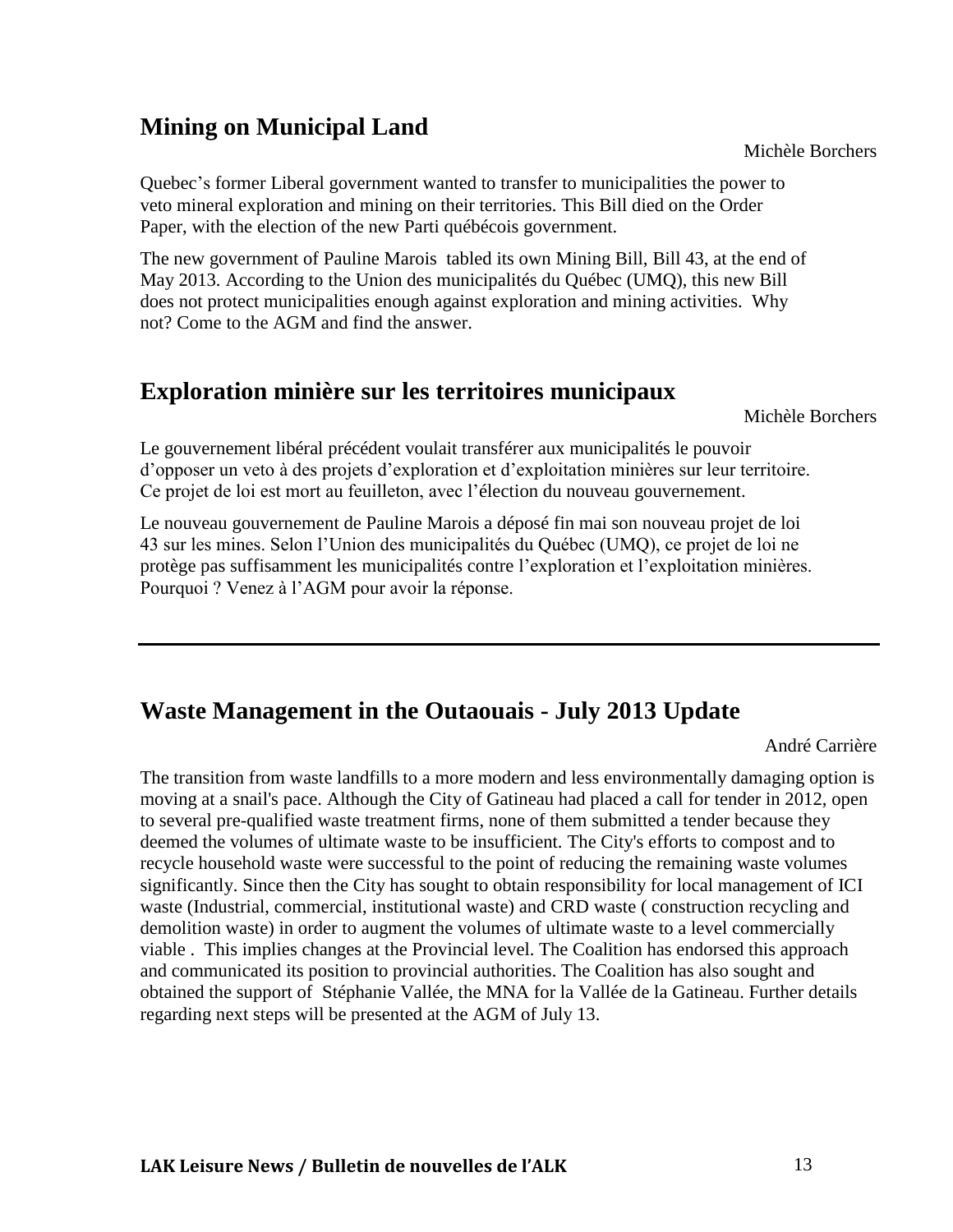### **La Gestion des Matières Résiduelles en Outaouais - Mise-à-jour de juillet 2013**

André Carrière

Le parcours de l'enfouissement des déchets ultimes vers une méthode de gestion plus moderne et moins dommageable à l'environnement avance à pas de tortue. L'appel d'offre enclenchée par la ville de Gatineau en 2012, ouverte aux firmes s'étant pré-qualifiées, n'a attiré aucune offre parce que les volumes de déchets ultimes se sont avérés insuffisants. Les efforts de compostage et de recyclage des déchets résidentiels ont réussi au point de réduire considérablement le volume les déchets restants (les déchets ultimes) Depuis, la Ville de Gatineau cherche à obtenir la responsabilité pour la gestion locale des matières ICI ( industrielles, commerciales et institutionnelles) et CRD ( construction, recyclage, démolition) afin d' amener les volumes de déchets ultimes à un niveau viable sur le plan commercial. Cet effort implique des changements au niveau provincial. La Coalition a appuyé cette démarche et a communiqué sa position aux responsables en autorité. La Coalition a aussi obtenu l'appui de Stéphanie Vallée, députée provincial pour La Vallée de la Gatineau. D'autres informations seront partagées à à la rencontre générale annuelle du 13 juillet.

### **Proposed Legislation Concerning Municipal Taxes, Follow-up**

Jacques Raymond

''Law project number 4 permitting municipalities to grant a tax credit to certain owners of residential properties affected by a an increase in value exceeding the average increase by a significant amount''.

Following the defeat of the government of Jean Charest September 4, 2012, this bill has ceased to exist.

In addition, the arrival of the ''Parti Québécois'' government and the measures it has imposed, will result in significant increases in school taxes. In fact, the Minister of Finance has decided to reduce the equalization grant funding to school boards by some 150 million dollars, which reduction will have to be funded by property owners. In addition, the Minister of Education intends to allow school boards to modulate school tax rates in accordance with the wealth of the neighbourhoods. In other words it may lead to more expenses for cottagers.

In the month of January 2013 two associations campaigning to solve the property taxes problem '' the Property Owners Association of Quebec'' ('' the APFQ'') and '' the Regroupement Évaluation Équitable" announced that they were merging and would continue the fight to change the municipal assessment system.

In the month of April 2013 the "APFQ" wrote to the Prime Minister, the Finance Minister and all MPs calling for a fair reform of the municipal assessment system.

See: <http://apfq.org/blogue/2013/04/29-1.html>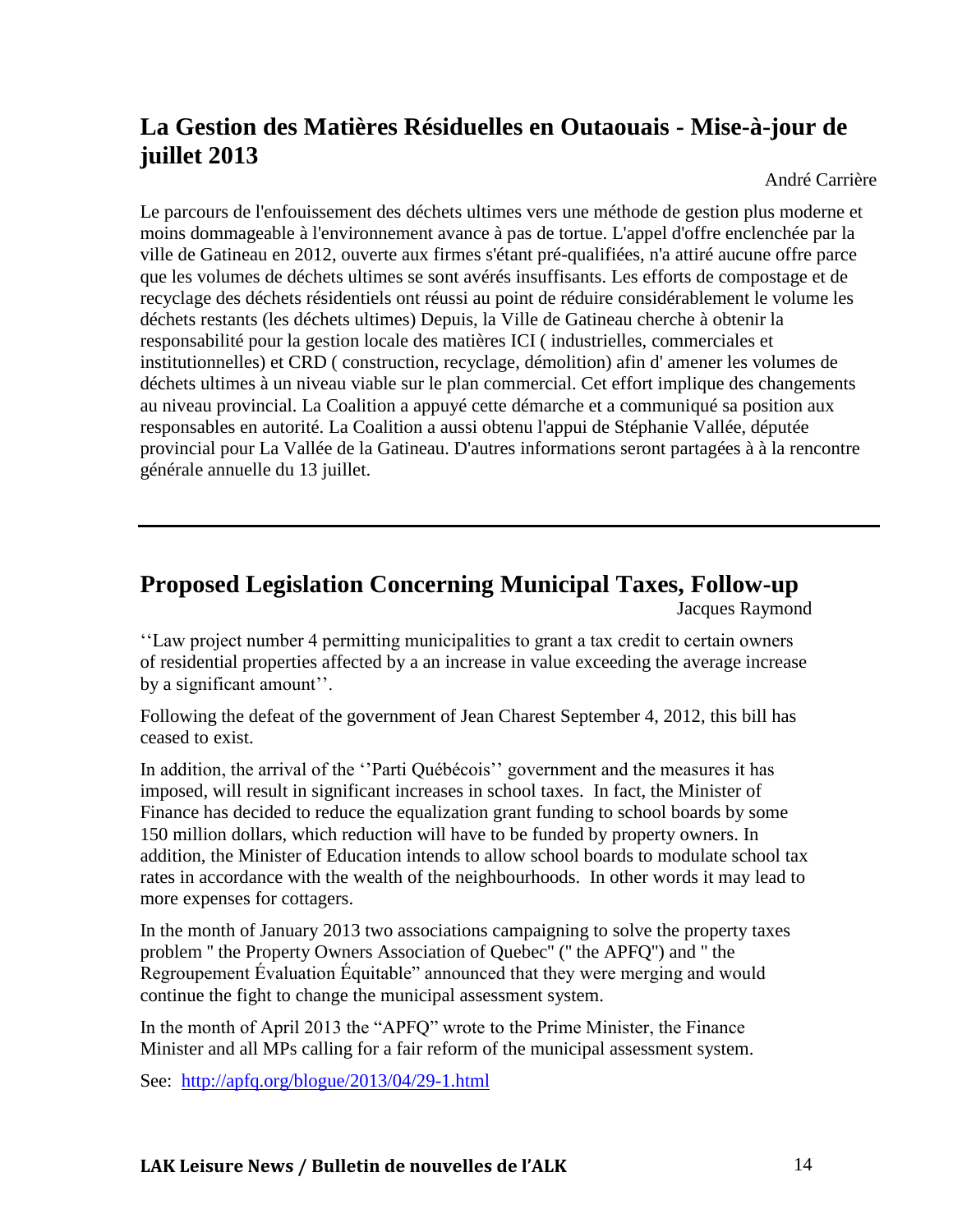#### **Loi proposée pour modifier la règlementation sur les Taxes Municipales, Suivi**

Jacques Raymond

''Projet de loi n°4 : Loi permettant aux municipalités d'octroyer un crédit de taxes à certains propriétaires d'immeubles résidentiels touchés par une hausse de leur valeur excédant la moyenne de façon significative''

Suite à la défaite du gouvernement de M. Jean Charest le 4 septembre 2012, ce projet de loi a cessé d'exister.

De plus, l'arrivée du gouvernement du Parti Québécois et les mesures qu'il a imposées vont résulter en des hausses significatives des taxes scolaires. En effet le Ministre des Finances a décidé de réduire la subvention de péréquation versée aux commissions scolaires de quelques 150 millions laquelle réduction devra être comblée par les propriétaires fonciers. De plus le ministre de l'éducation a l'intention de permettre aux commissions scolaires de moduler le taux de la taxe scolaire selon la richesse des quartiers. En autres mots cela risque de couter encore plus chère aux propriétaires de chalets

Au mois de janvier 2013 deux associations qui militaient pour solutionner le problème de taxes foncières soit « l'Association des Propriétaires Fonciers du Québec » (« l'APFQ ») et « le Regroupement Évaluation Équitables » annonçaient qu'ils se fusionnaient dans le combat pour modifier le système d'évaluation municipale.

Au mois d'avril 2013 « l'APFQ » écrivait à la Première Ministre, le ministre des Finances ainsi que tout les députés demandant une réforme équitable du système d'évaluation municipale.

Voir : <http://apfq.org/blogue/2013/04/29-1.html>

#### **Gatineau Valley Retirement Village (GVRV)**

David Bonyun

Our Capital Campaign for \$200,000 officially launched on 6 April. Since that date, more than \$50,000 has been received and with the amount donated before the official launch date, we now have over \$73,000.

The well is ready and producing 20 gallons per minute. Engineering studies on the bearing capacity of the land are complete and the final detailed drawings are underway allowing us to hope that final building approval will be received from Quebec (Société d'Habitation de Québec) by the end of the summer.

We want to thank all those who have contributed to this project and to assure those who are anxiously waiting for its completion that we are continuing to work towards as early an opening as possible.

www.gvrv.ca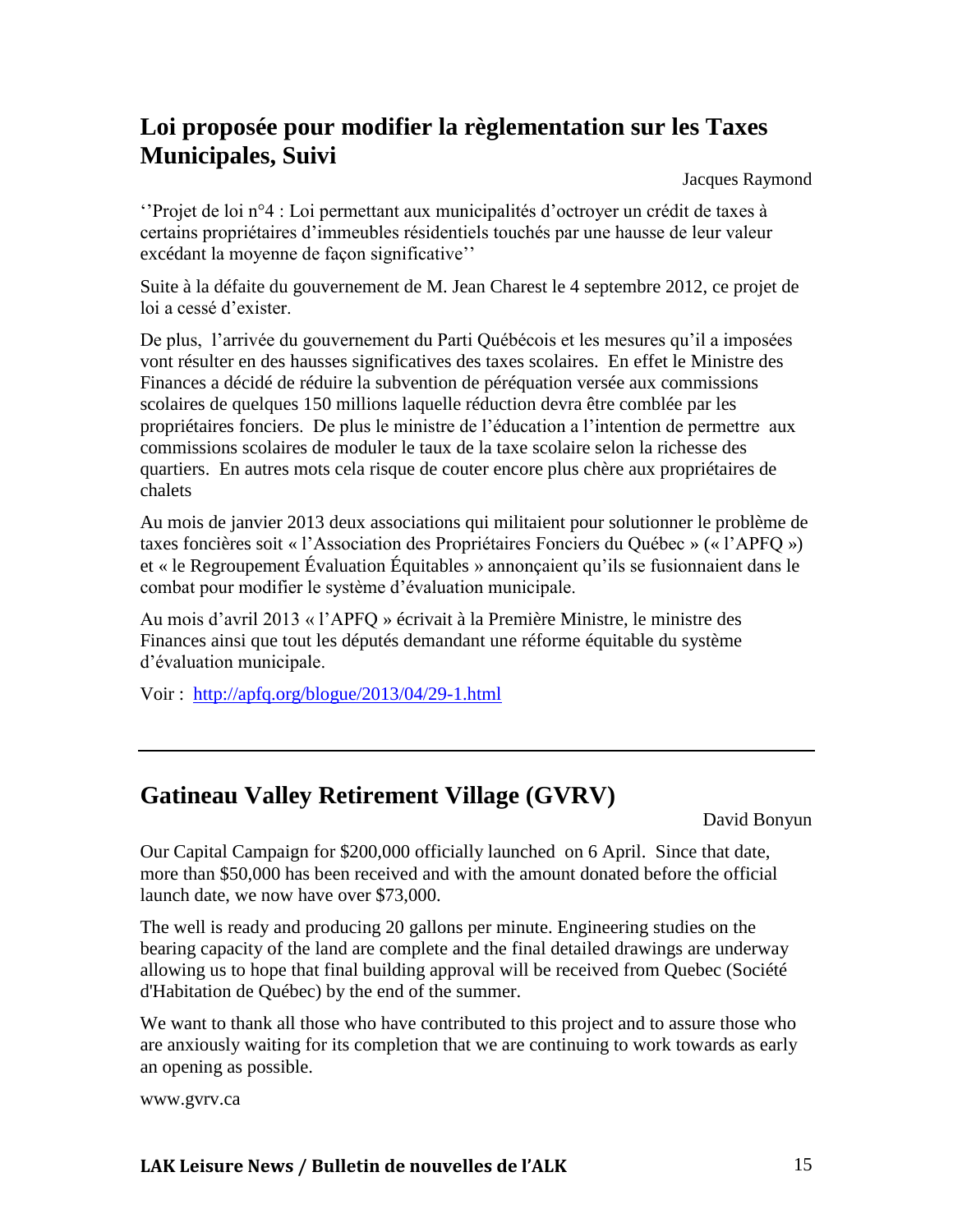### **Village des Ainés de la Vallée de la Gatineau (VAVG)**

David Bonyun

La campagne de financement de 200 000 \$ du Village des Aînés de la Vallée de la Gatineau a été lancé le 6 avril 2013. Depuis cette date nous avons amassé plus de 50 000 \$. Avec les dons reçus avant la date officielle du lancement nous avons maintenant plus de 73 000 \$.

Le puits artésien a été creusé avec succès et produit 20 gallons d'eau par minute. L' étude géologique sur la force portante du terrain a été complété et les dessins architecturales détaillés seront complétés sous peu. Avec ses travaux nous devrons recevoir l'approbation finale pour entreprendre la construction de l'édifice à logement de la Société d'Habitation du Québec d'ici la fin de l'été.

Nous voulons remercier tout nos contribuables à notre campagne de financement et informer tout nos futurs résidents que nous travaillons assidûment à la complétion de ce projet, à but non lucratif, le plus tôt possible.

Visiter notre site WEB : [www.gvrv.ca](http://www.gvrv.ca/)

#### **Seauvegarde-de-Vallée-de-la-Gatineau - follow up**

Jacques Raymond

We wish to thank the monthly journal 'La Gatineau' and Mrs Sylvie Dejouy for permitting us to publish the following article that appeared May 9th 2013.

#### *'A new group to protect water''*

#### **Sylvie Dejouy**

The "Coalition for the protection the water of the Gatineau Valley was officially launched at its founding meeting on Saturday, May 4th, 2013. Its mission: "To protect and enhance lake waters, river waters and underground waters of the MRC de la Vallée-de-la-Gatineau, in order to contribute to the economic prosperity and quality of life of all of its citizens."

The meeting was held at the Cayamant Community Hall. On this occasion, its logo was unveiled. It shows a grouping: three drops of water, each with a different tint of blue. The morning was devoted to workshops set up to establish priorities and adopt bylaws.

The following persons were elected to the board of directors: Giorgio Vecco, Jacques St-Marseille, David Phillips, Marc Grégoire, Robert Beauchamp, Alpheus Moreau, Diane Marenger, Dorothy St. Marseille. They will meet subsequently to discuss the functions of each.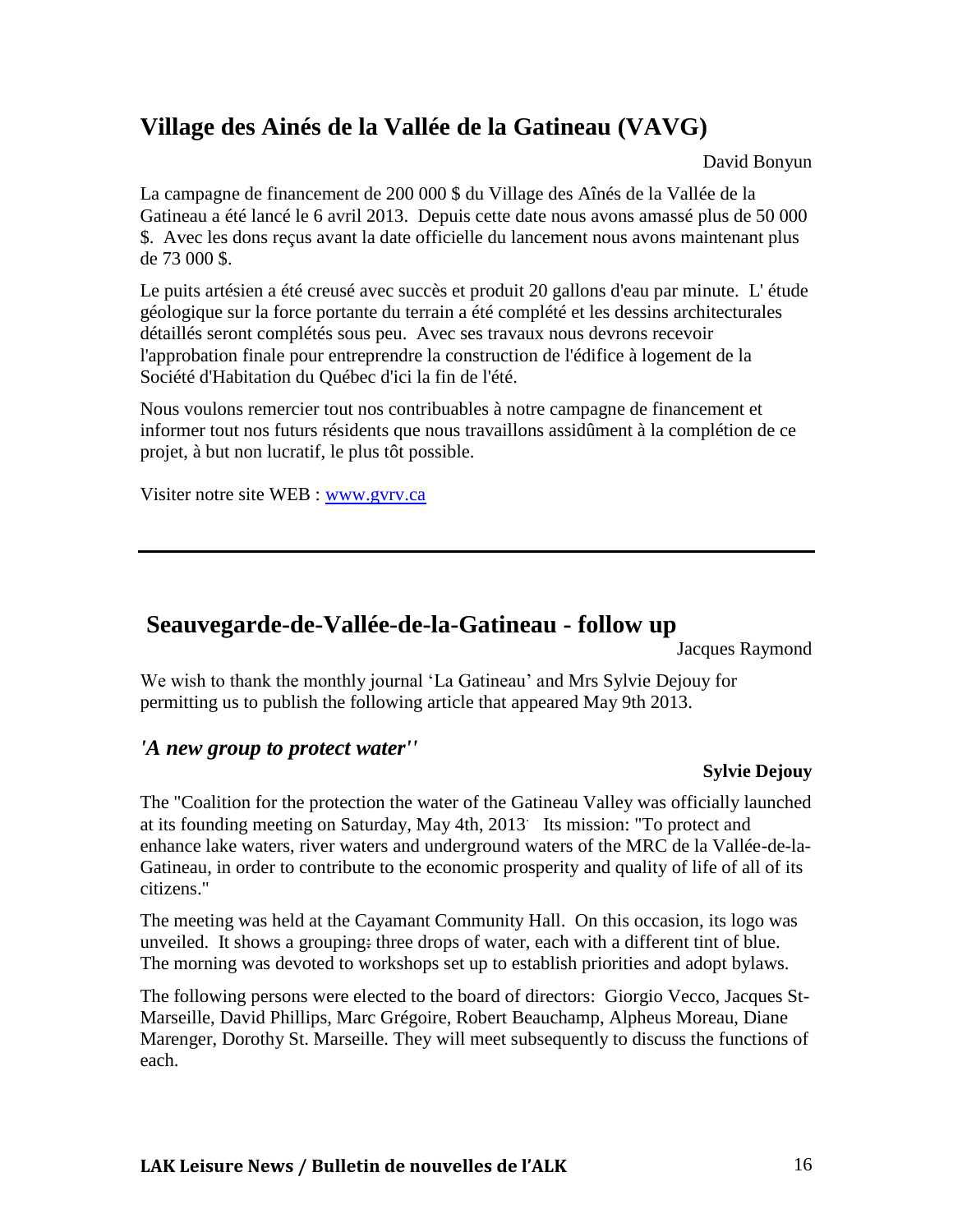"In May 2012, a seminar was organized by Maniwaki sEAUvegarde Vallée-de-la-Gatineau, then chaired by Claude Bonhomme and ''ABV des 7" watershed agency explained Marc Grégoire. ''A working committee was then formed, which I chaired. We contacted officials of existing associations and thought we would be more effective if there was a group that would bring everyone together. What came out this morning's workshops was an appetite to talk, to share expertise and be a valuable partner with government agencies. "

''SEAUvegarde Vallée-de-la-Gatineau and the "Federation of lakes and rivers in the Vallée-de-la-Gatineau" were grafted to this new group. It brings together people who have at heart the protection of water.''

''Water protection Associations that exist in some municipalities do not disappear. "We will work with them, says Marc Grégoire. "Many representatives were there today. They told us they wanted us to give them the tools and expertise. We plan to hold at least one annual meeting where everyone will be invited. "

''While much progress has been made in the protection of water, there remains much more to be done. According to a report by the MRC in May 2012, 53% of lakes show a vulnerability index ranging from moderate to strong. "People want to do well but do not know how, says Marc Grégoire. There must be awareness campaigns. "According to the mayor of Kazabazua, Ota Hora, who represented the MRC at the meeting," it is very important to keep drinking water. An association like this is necessary to protect the water. "

During the meeting, honorary plaques were remitted to two fervent regional supporters who are water protection pioneers: Claude Bonhomme and Louis-Philippe Mayrand. "They have been active for some 20 years, says Mark Gregory. We will continue their work. "

Information: Mark Grégoire, 819-463-2519, marc.gregoire.mc@ gmail.com

*This translation was done in Google and revised extensively by Jacques Raymond*

#### **La Seauvegarde Vallée de la Gatineau, suivi**

Jacques Raymond

Nous désirons remercier la revue la Gatineau ainsi que Mme Sylvie Dejouy, journaliste, pour nous avoir permis de reproduire l'article suivant qui est apparu dans l'hebdomadaire 'La Gatineau' le 9 mai 2013.

#### *'' Un nouveau regroupement pour protéger l'eau''*

#### **Sylvie Dejouy**

Le «Regroupement pour la protection de l'eau de la Vallée-de la-Gatineau» a officiellement vu le jour samedi 4 mai, lors de son assemblée de fondation. Sa mission : «Protéger et mettre en valeur les plans d'eau, les cours d'eau et les eaux souterraines du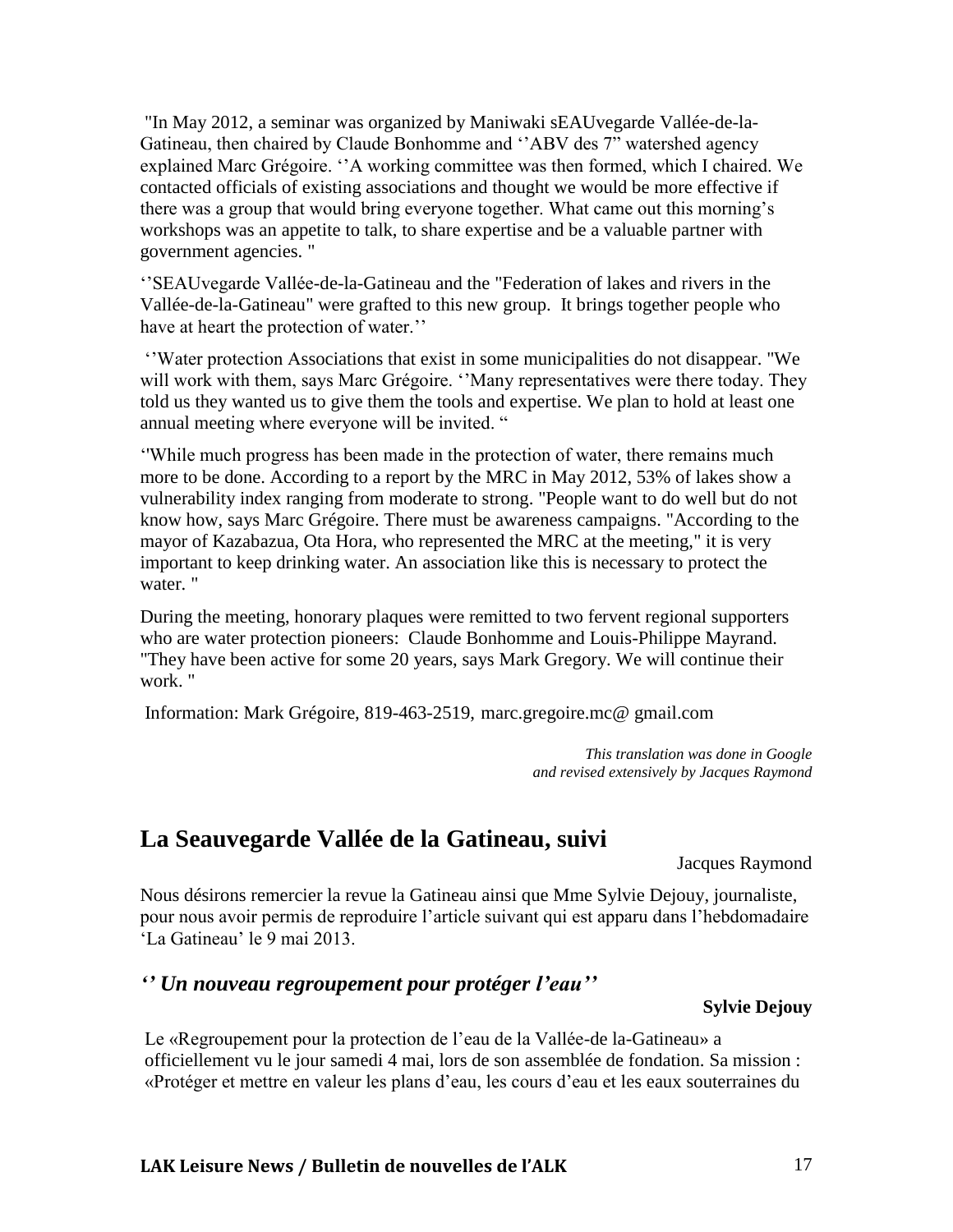territoire de la MRC de la Vallée-de-la-Gatineau, afin de contribuer à la prospérité économique et à la qualité de vie de l'ensemble des citoyens.»

L'assemblée se tenait à la salle communautaire de Cayamant. A cette occasion, le logo du regroupement a été dévoilé : trois gouttes d'eau, chacune d'un bleu différent. La matinée a été consacrée à des ateliers afin de définir les priorités. Les règlements généraux ont été adoptés.

Les membres du conseil d'administration ont été élus : Giorgio Vecco, Jacques St-Marseille, Mario Gaudette, Marc Grégoire, Robert Beauchamp, Alphée Moreau, Diane Marenger, Dorothy St-Marseille. Ils devront se réunir pour déterminer les fonctions de chacun.

« En mai 2012, un colloque avait été organisé à Maniwaki par sEAUvegarde Vallée-dela-Gatineau, alors présidée par Claude Bonhomme, et l'Agence du bassin versant des 7, explique Marc Grégoire. Un comité de travail avait ensuite été formé, que je présidais. Nous avons communiqué avec les responsables des associations existantes et on s'est dit qu'on serait plus efficace s'il y avait un regroupement qui rassemblerait tout le monde. Ce qui est ressorti des ateliers ce matin, c'est l'appétit de se parler pour partager les expertises et être un interlocuteur valable auprès des organismes gouvernementaux.»

SEAUvegarde Vallée-de-la-Gatineau et la «Fédération des associations de lacs et de rivières de la Vallée-de-la-Gatineau» se sont greffées au nouveau regroupement. Celui-ci réunit des citoyens qui ont à cœur la protection de l'eau.

Les associations de protection de l'eau qui existent dans certaines municipalités ne disparaissent pas. «Nous allons travailler avec, assure Marc Grégoire. Beaucoup de leurs représentants étaient là aujourd'hui. Ils nous ont dit qu'ils voulaient qu'on leur donne des outils et de l'expertise. Nous prévoyons d'organiser au moins une rencontre annuelle à laquelle tout le monde sera convié.»

Si beaucoup de chemin a été parcouru en matière de protection de l'eau, il en reste encore à faire. Selon un rapport publié par la MRC en mai 2012, 53% des lacs de la région affichent un indice de vulnérabilité allant de modéré à fort. «Des gens veulent bien faire mais ne savent pas comment, explique Marc Grégoire. Il faut faire des campagnes de sensibilisation.» Selon le maire de Kazabazua, Ota Hora, qui représentait la MRC à l'assemblée, «il est très important de garder l'eau potable. Une association comme celle-ci est nécessaire afin de défendre l'eau».

Durant l'assemblée, deux plaques ont été remises à de fervents défenseurs de l'eau : Claude Bonhomme et Louis-Philippe Mayrand, des pionniers dans la région. «Ils sont actifs depuis 20 ans, commente Marc Grégoire. Nous allons poursuivre leur œuvre.»

Renseignements : Marc Grégoire, 819-463-2519, [marc.gregoire.mc@gmail.com](mailto:marc.gregoire.mc@gmail.com)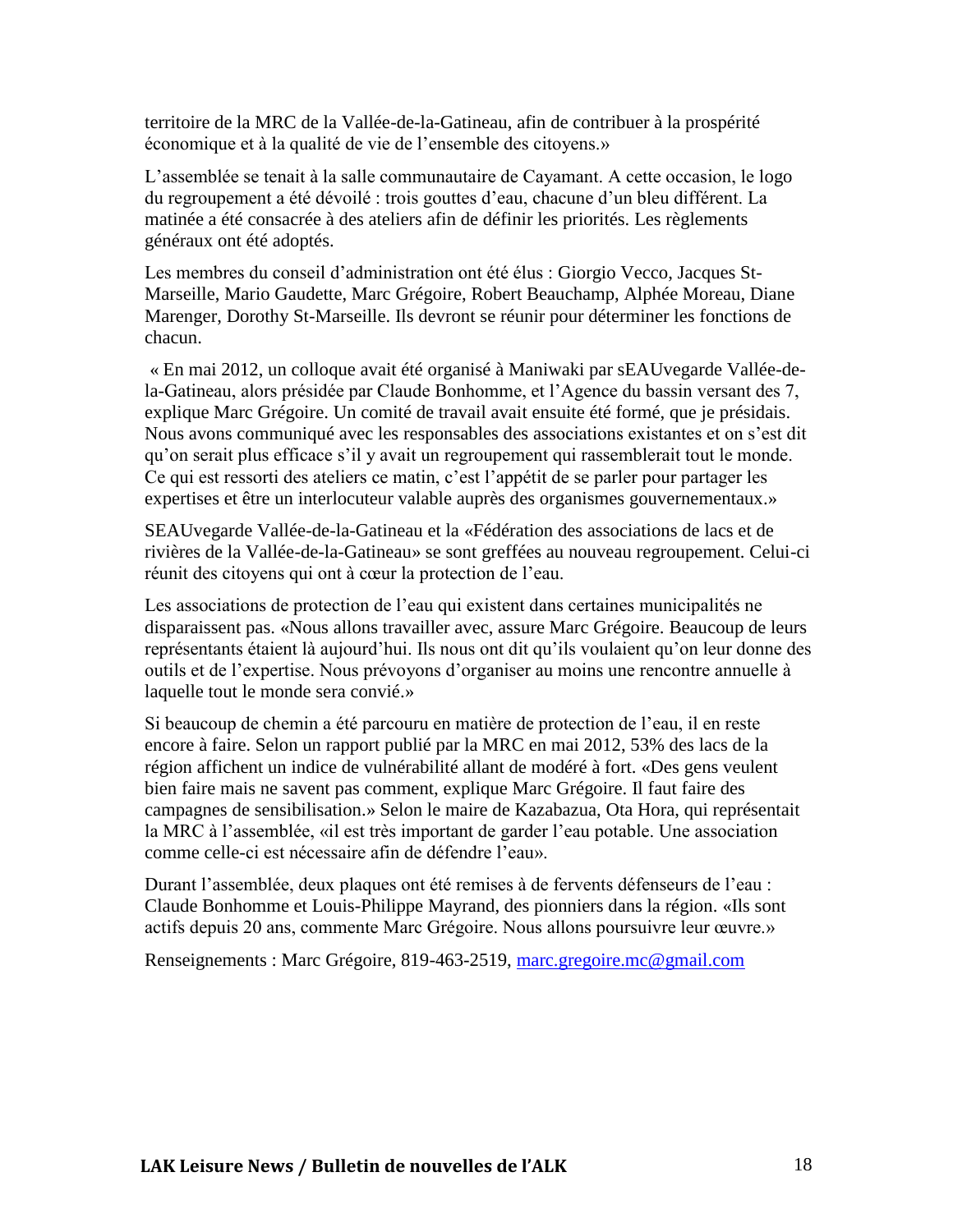### **Association des lacs de Kazabazua Lakes Association of Kazabazua**

#### **2012-2013 Executive Committee / Conseil exécutif 2012/2013**

#### **Officers:**

President Peter Fisher Past President Raye Thomas Secretary Karen Little

#### **Committee Chairs:**

 Communications Vacant Health of Lakes Jacques Raymond Water Testing George McCormick Membership Phil Champagne Newsletter Kim Chadsey Kazabazua Council Liaison Vacant

#### **Lake Representatives:**

Vice-President Shannon Martin Treasurer David Bonyun

 Danford George McCormick Little Danford Robert Rowan McConnell Michèle Borchers Lyon Michael Bernard McAuley Bruce Desarmia Shea André Carriere Egg Kathy Champagne Farm Paul Dingledine Red Pine **Diane** Fontaine At large Jacques Raymond At large Tom Ritchie